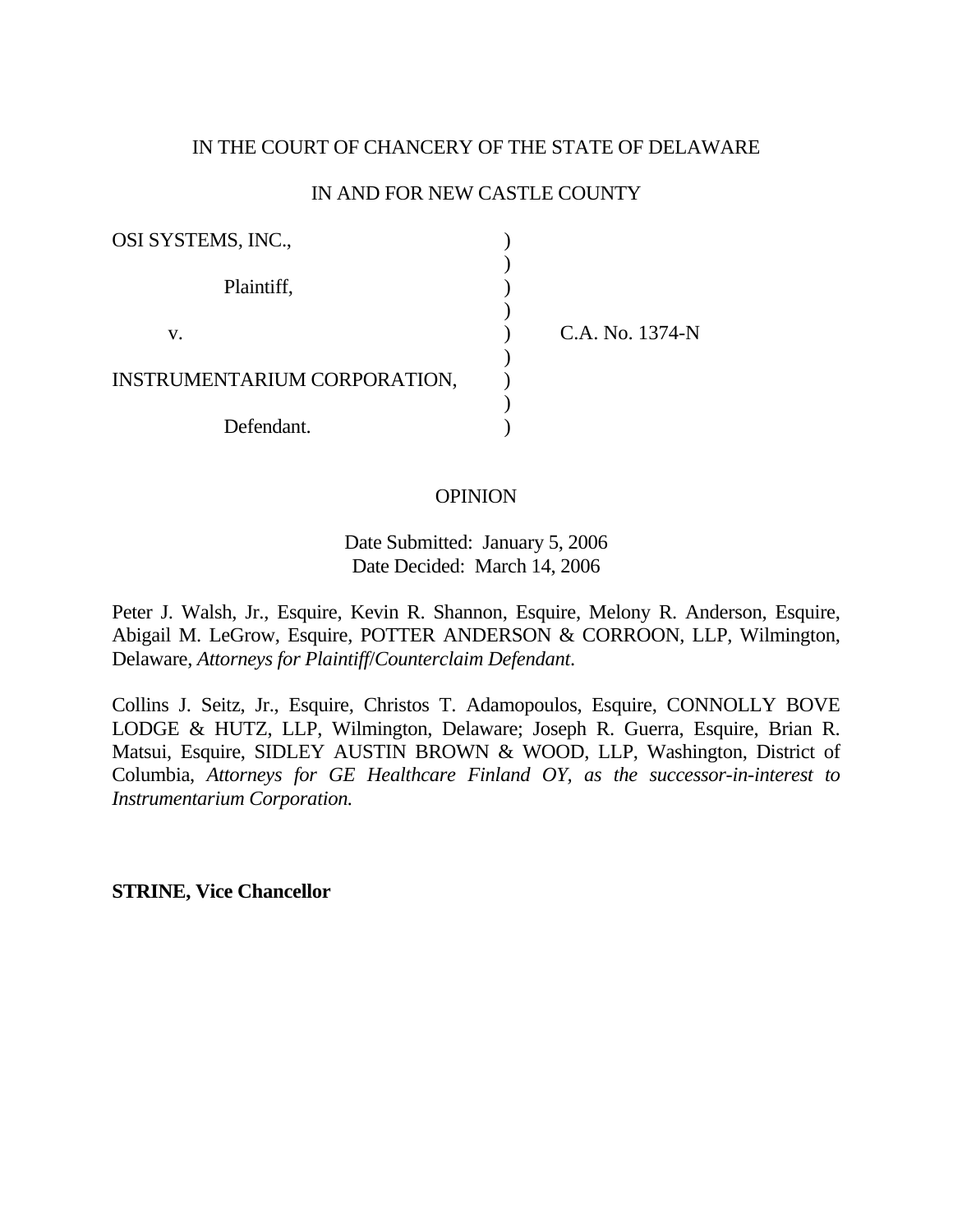In this case, the buyer and seller in the sale of a business are dueling over the type of contractual arbitration that must be used to solve a disagreement between them. Each seeks judgment on the pleadings arguing that the purchase agreement plainly dictates a ruling in favor of arbitration of the kind it prefers.

In this opinion, I conclude that the buyer must use the form of contractual arbitration designed to address claims for breach of representations and warranties and other contractual indemnity claims rather than a narrower form of arbitration that is designed only to resolve disputes regarding the change in the amount of working capital that the sold business had as of June 30, 2003 and had as of the later closing of the purchase, measured using consistent accounting principles. Because the buyer's claims rest fundamentally on its assertion that the seller premised its financial statements and estimates of working capital on accounting judgments that violated generally accepted accounting principles, the buyer's claims involve a claim for breach of a representation and warranty. Such claims fall under the purchase agreement's indemnity provisions and the form of arbitration set forth in those provisions must be used by the buyer. Therefore, I grant the seller's motion for judgment on the pleadings and deny the buyer's motion.

# I. Factual Background

 On March 19, 2004, the plaintiff OSI Systems, Inc. purchased a medical products and services business, which can be called Spacelabs, from defendant Instrumentarium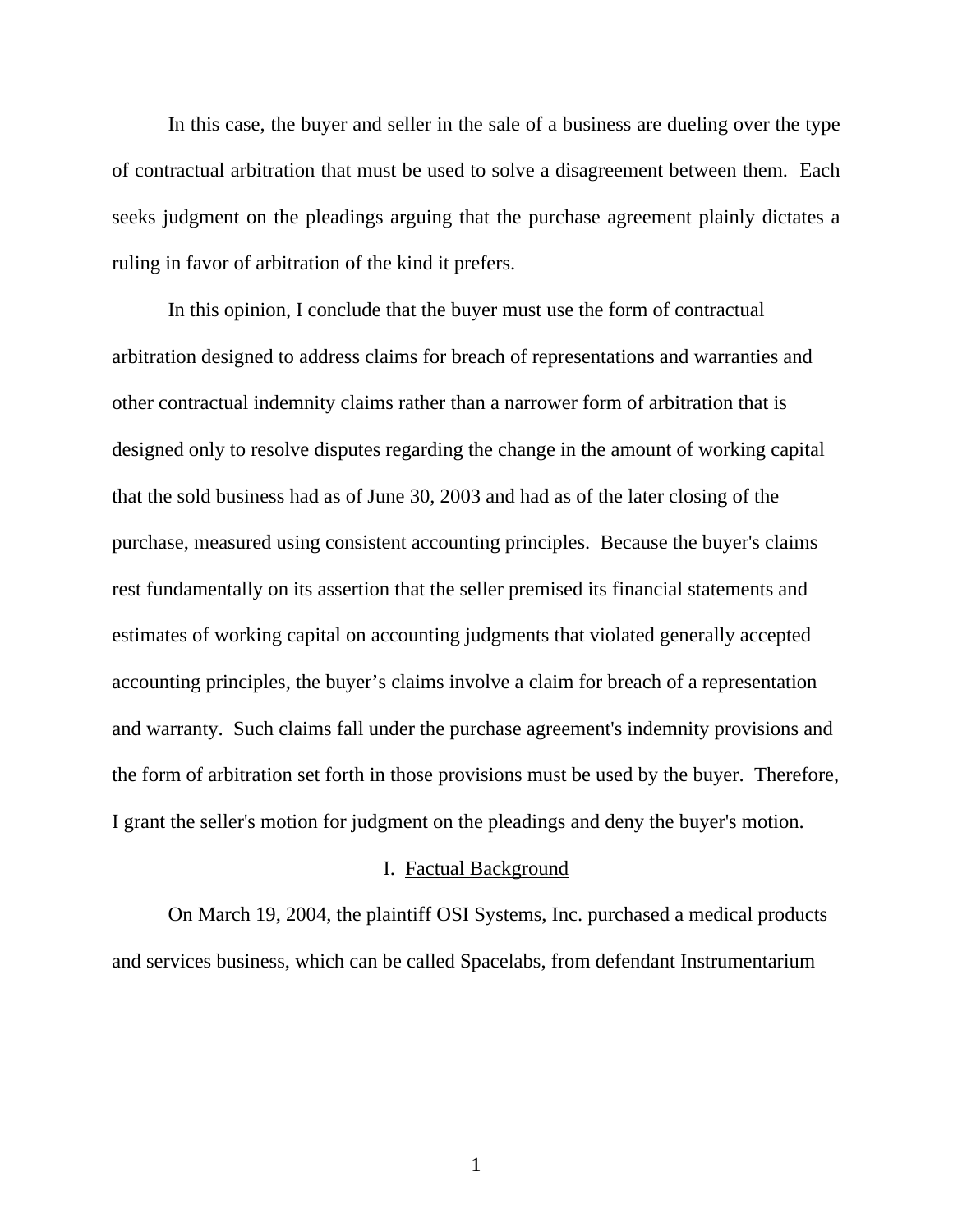Corporation, a Finnish Corporation.<sup>1</sup> The opportunity OSI had to buy Spacelabs arose from Instrumentarium's own purchase by General Electric in autumn 2003. As a condition for anti-trust approval of its acquisition of Instrumentarium, GE was required to have Instrumentarium divest itself of Spacelabs. During the divestiture period, GE was restricted from participating in the operation of, or in obtaining information regarding, Spacelabs. In other words, even though GE became the owner of Instrumentarium on October 9, 2003, it never played any role in the management of Spacelabs.

 OSI paid approximately \$46.641 million to purchase Spacelabs. The price was set consistent with the terms of the "Purchase Agreement" between OSI and Instrumentarium, which was executed on January 2, 2004.

 The Purchase Agreement contains a provision describing the calculation of a final purchase price. To arrive at a final purchase price, that provision begins by stating a nominal purchase price of \$57.384 million, which then is adjusted primarily through the so-called "Closing Adjustment" but also through the deduction of other items not relevant to this dispute.<sup>2</sup> The "Closing Adjustment Formula" is driven by a comparison of Spacelabs's Modified Working Capital as of June 30, 2003 and a Final Modified Working Capital Statement as of the Closing Date, March 19, 2004. The June 30, 2003 Modified Working Capital was quantified in a "Reference Statement of Working Capital," which was identified in § 3.06 of the Purchase Agreement and attached to

<sup>&</sup>lt;sup>1</sup> Instrumentarium's successor-in-interest is GE Healthcare Finland OY. For clarity, I continue to refer to GE Healthcare Finland OY, the seller, by the name it had as of the Purchase Agreement at issue, which was Instrumentarium.

 $2$  Purchase Agreement § 2.05.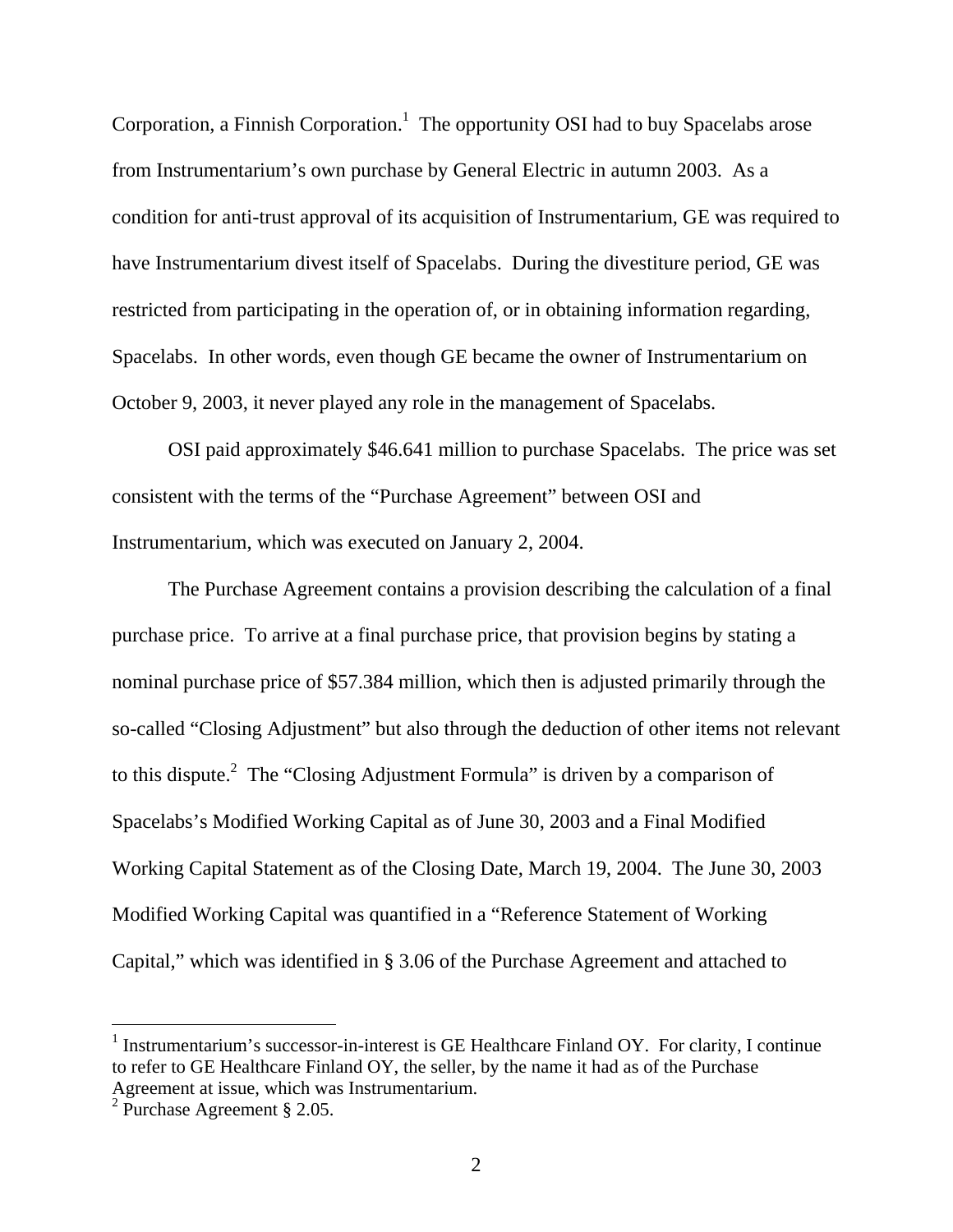§ 3.06(a) in Instrumentarium's Disclosure Statement to the Purchase Agreement. In the Reference Statement, Modified Working Capital as of June 30, 2003 was quantified at \$85.1 million.

 The Closing Adjustment Formula uses the \$85.1 million figure derived from the Reference Statement as a baseline for measuring the ultimate Price Adjustment that is to be made, if any. The Closing Adjustment is calculated by subtracting \$85.1 million from a Statement of Estimated Closing Modified Working Capital that Instrumentarium was to prepare two days before the anticipated Closing Date.<sup>3</sup> If the amount of Estimated Closing Modified Working Capital was higher than \$85.1 million, then the amount of the overage would inure to Instrumentarium's benefit by increasing the nominal purchase price of \$57.384 million set out in the Purchase Agreement. Likewise, if the amount of Estimated Closing Modified Working Capital was lower than \$85.1 million, then the amount of the overage would inure to OSI's benefit by decreasing the nominal purchase price set out in the Purchase Agreement of \$57.384 million.

 As it turned out, Instrumentarium's Statement of Estimated Closing Modified Working Capital came in at \$82.217 million. Therefore, the Closing Adjustment was determined to be a negative one that lowered OSI's purchase cost by approximately \$7.8 million.<sup>4</sup>

 But the Purchase Agreement gave OSI the right to prepare its own estimate of modified working capital within sixty days of the Closing Date. That estimate — the

<sup>&</sup>lt;sup>3</sup> Purchase Agreement, § 2.06(a)-(b).

<sup>&</sup>lt;sup>4</sup> As mentioned previously, in addition to the Closing Adjustment, other items are part of the calculation of a final purchase price.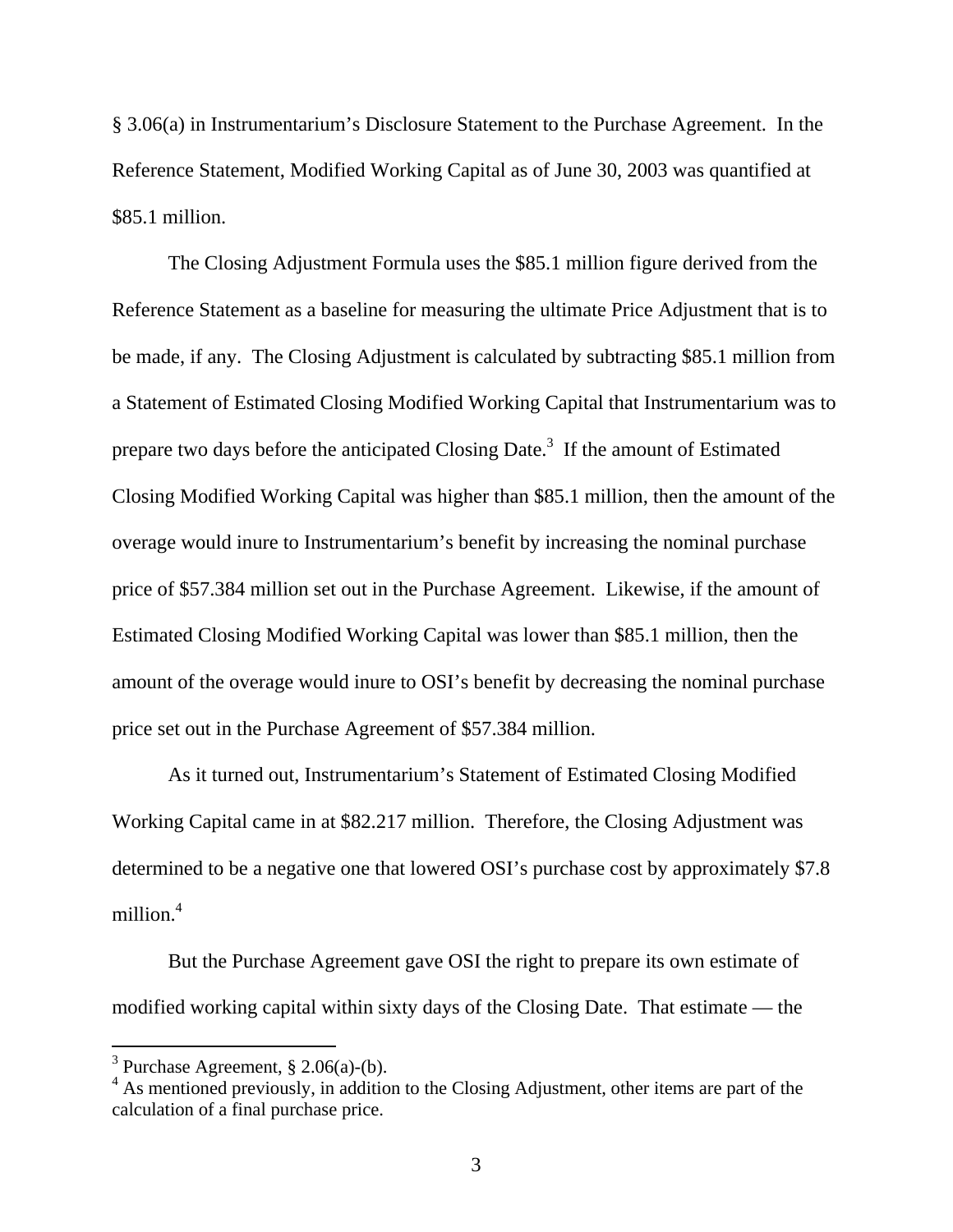Initial Modified Working Capital Statement — was to be "prepared in accordance with the Transaction Accounting Principles applied consistently with their application in connection with the preparation of the Reference Statement of Working Capital and the Statement of Estimated Closing Modified Working Capital and shall otherwise contain at least the same line items as the Reference Statement of Working Capital . . . . . . . . . As one would expect, the Initial Modified Working Capital Statement could be used by OSI to argue that the Closing Adjustment should have been more favorable to it, and sets up a process for resolving any dispute between OSI and Instrumentarium regarding that issue.

 Eliding much of the complexity of that process because of its irrelevance to the current dispute, I skip to the final step of that process. In that final step, OSI and Instrumentarium are to submit their differences — which are to be spelled out in a Notice of Disagreement — to "an independent certified public accounting firm in the United States of recognition mutually acceptable to Instrumentarium and [OSI] (the "Independent Accounting Firm"). $<sup>6</sup>$  The Independent Accounting Firm's job is to make a</sup> "final determination, binding on the parties . . . , of the appropriate amount of each of the line items in the Initial Modified Working Capital Statement as to which Instrumentarium and [OSI] disagree as set forth in the Notice of Disagreement."<sup>7</sup>

 The current dispute has its origins in OSI's Initial Modified Working Capital Statement, which was submitted to Instrumentarium on June 11, 2004. In that Statement, OSI estimated that Spacelabs's Modified Working Capital as of the Closing Date of

 5 Purchase Agreement § 2.09(a).

 $^6$  *Id.* at § 2.10(c).

 $^7$  *Id*.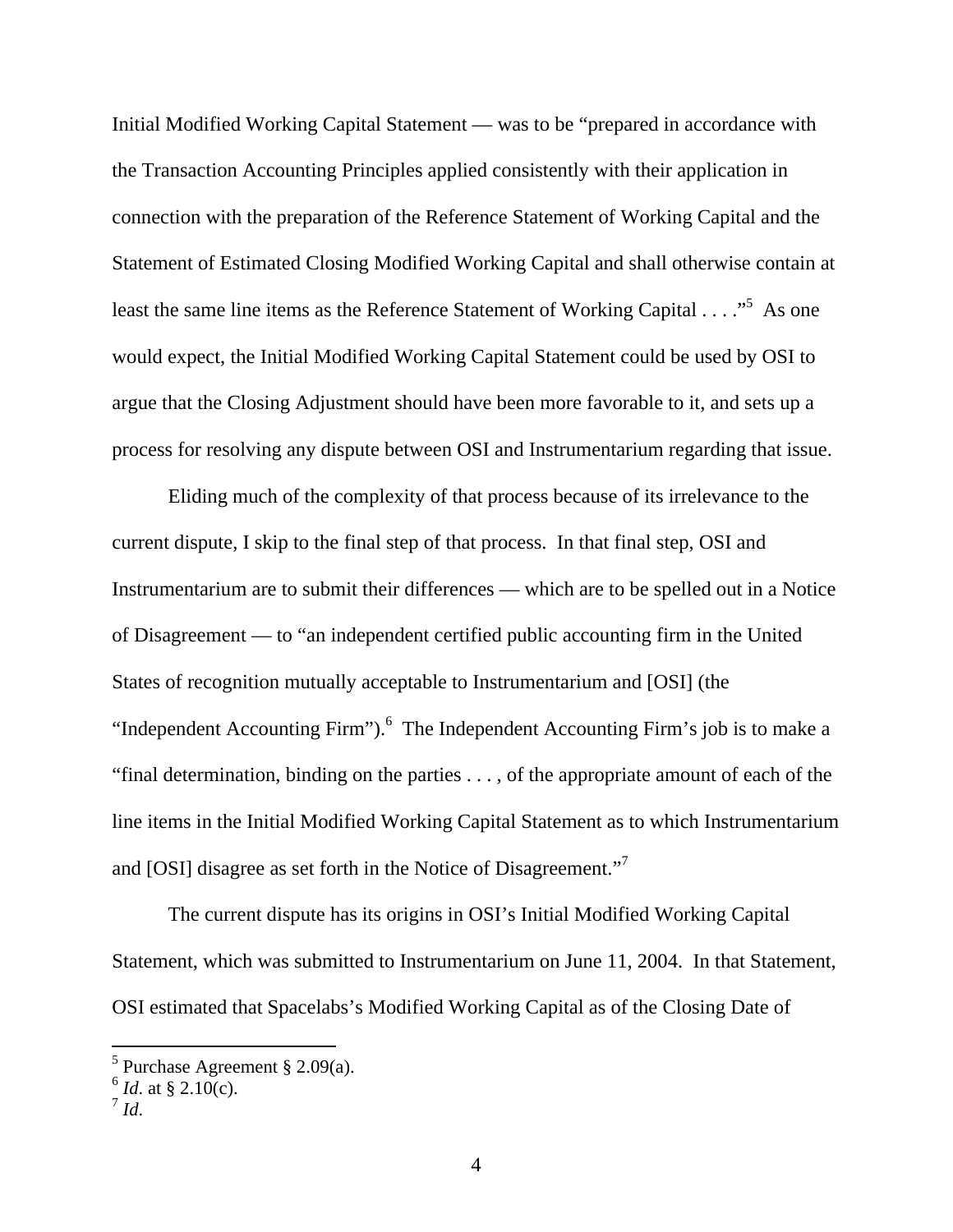March 19, 2004 was only \$54.361 million or some \$30 million lower than when calculated by Instrumentarium on June 30, 2003. Using the Closing Adjustment Formula, OSI contended that it was entitled to a downward Closing Adjustment of approximately \$25.347 million or approximately 54%.

 This lawsuit does not arise because of the magnitude of the Closing Adjustment that OSI calculates but because of the method by which OSI came to its conclusion. By OSI's admission, it did not apply the same accounting principles that Instrumentarium had used to produce either the Reference Statement or the Statement of Estimated Closing Modified Working Capital. OSI altered many of the accounting principles used by Instrumentarium on the ground that those principles were not compliant with generally accepted accounting principles in the United States, or U.S. GAAP, as required by the Purchase Agreement's definition of "Transaction Accounting Principles."

 Because of OSI's decision to use different accounting principles in the preparation of its Initial Modified Working Capital Statement, Instrumentarium refused to engage in arbitration under § 2.10(c) of the Purchase Agreement. Instrumentarium justified that decision by reference to other terms of the Purchase Agreement. In essence, Instrumentarium argued that OSI was not merely contending that there was a difference of opinion about the change in Working Capital at Spacelabs between June 30, 2003 and the Closing Date; rather, OSI was alleging that the baseline Reference Statement of Working Capital prepared by Instrumentarium for Spacelabs did not use Transaction Accounting Principles, because the accounting used in connection with that Reference Statement and in preparing Spacelabs's financial statements did not comply with U.S.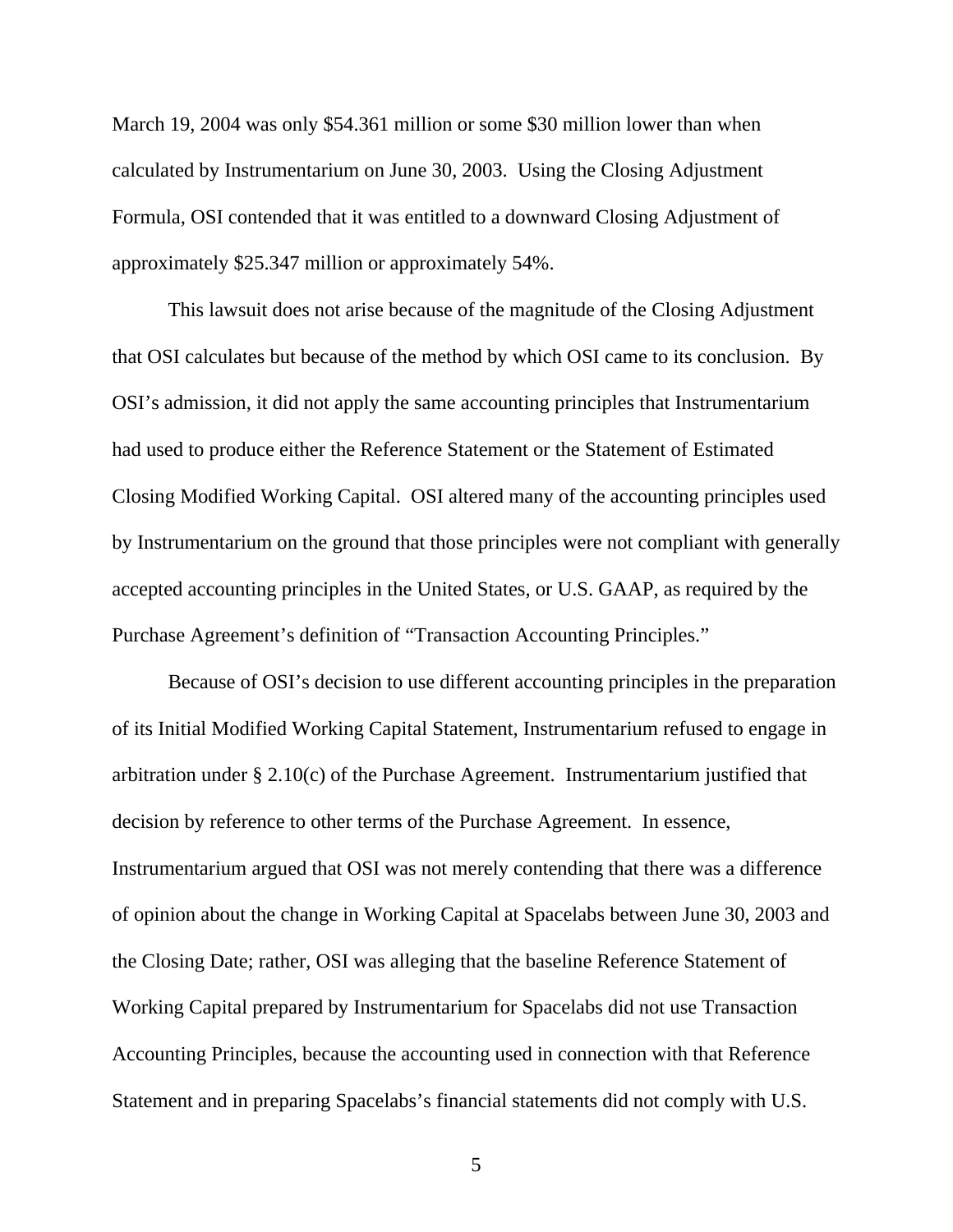GAAP. Because of that assertion, OSI did not use the same accounting principles in preparing its Initial Modified Working Capital Statement as had been used by Instrumentarium in preparing the Reference Statement. Thus, the difference in the Working Capital calculations in each document did not result primarily from changes in Working Capital that occurred as a result of business activity between June 30, 2003 and the Closing Date but from a fundamental alteration in accounting principles. In other words, application of the accounting principles used by OSI in its Initial Working Capital Statement as of the June 30, 2003 date of the Reference Statement would have resulted in a calculation of Modified Working Capital as of that date that was much lower than \$85.1 million.

According to Instrumentarium, a claim premised on the proposition that the Reference Statement of Working Capital did not comply with U.S. GAAP in the first instance is one for breach of a representation and warranty that is governed by a contractual indemnity provision in the Purchase Agreement that requires arbitration before a law-trained arbitrator ("Legal Arbitration").<sup>8</sup> In further support of that proposition, Instrumentarium noted that the Independent Accounting Firm was supposed to apply the same accounting principles as were used in the Reference Statement in resolving any differences about Spacelabs' Modified Working Capital as of the Closing Date. To the extent that OSI sought to have different principles applied, it was bound to go to Legal Arbitration and prove that the principles used in preparing the Reference Statement were not in compliance with U.S. GAAP, proof that would show that

 8 Purchase Agreement § 11.11.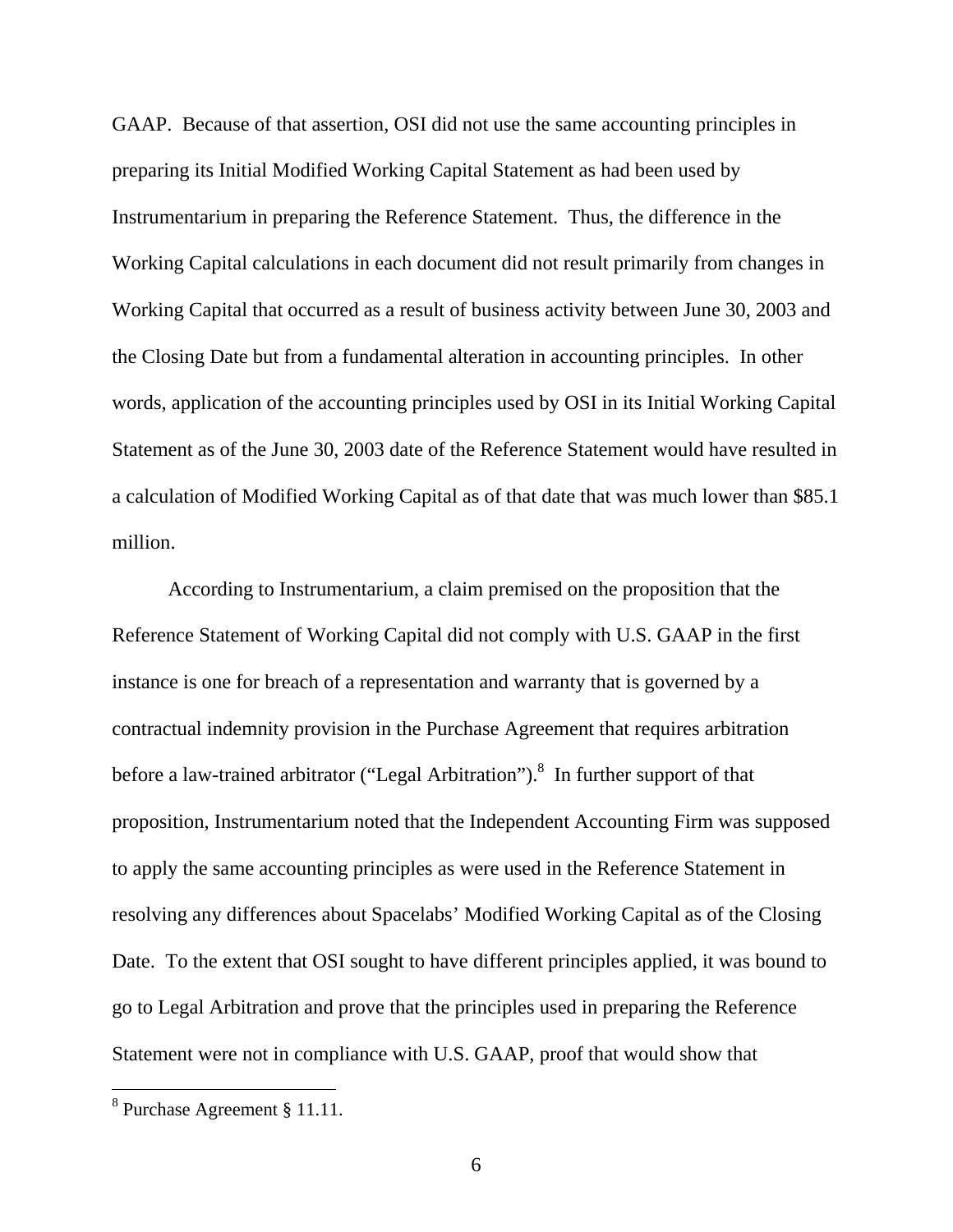Instrumentarium had breached a representation and warranty. Based on that reasoning, Instrumentarium refused to engage in Closing Adjustment Arbitration but insisted that the parties settle their differences in Legal Arbitration.

This litigation then ensued, with OSI filing suit to demand that Instrumentarium engage in Closing Adjustment Arbitration to resolve the parties' differences about the Closing Adjustment. Instrumentarium filed a counterclaim, contending that OSI was bound to raise any contention that the accounting principles used in preparing the Reference Statement were not in compliance with GAAP in Legal Arbitration. The parties then filed cross-motions for judgment on the pleadings. This opinion resolves those motions.

# II. Legal Analysis

#### A. Procedural Framework

Before grappling with the basic dispute, I first set forth the procedural standards that apply to the motions. The standard for judgment on the pleadings is well-settled. Under Court of Chancery Rule 12(c), a motion for judgment on the pleadings may be granted where no material issue of fact exists and where the moving party is entitled to judgment as a matter of law. $9$  When there are cross-motions for judgment on the pleadings, the court must accept as true all of the non-moving party's well-pleaded factual allegations and draw all reasonable inferences in favor of the non-moving party.10

<sup>9</sup> *E.g.*, *Desert Equities, Inc. v. Morgan Stanley Leveraged Equity Fund*, 624 A.2d 1199, 1205 (Del. 1993); *Dweck v. Nassar*, 2005 WL 3272363, at \*4 (Del. Ch. Nov. 23, 2005). <sup>10</sup> *E.g.*, *BAE Systems North Am., Inc. v. Lockheed Martin Corp.*, 2004 WL 1739522, at \*3 (Del.

Ch. Aug. 3, 2004).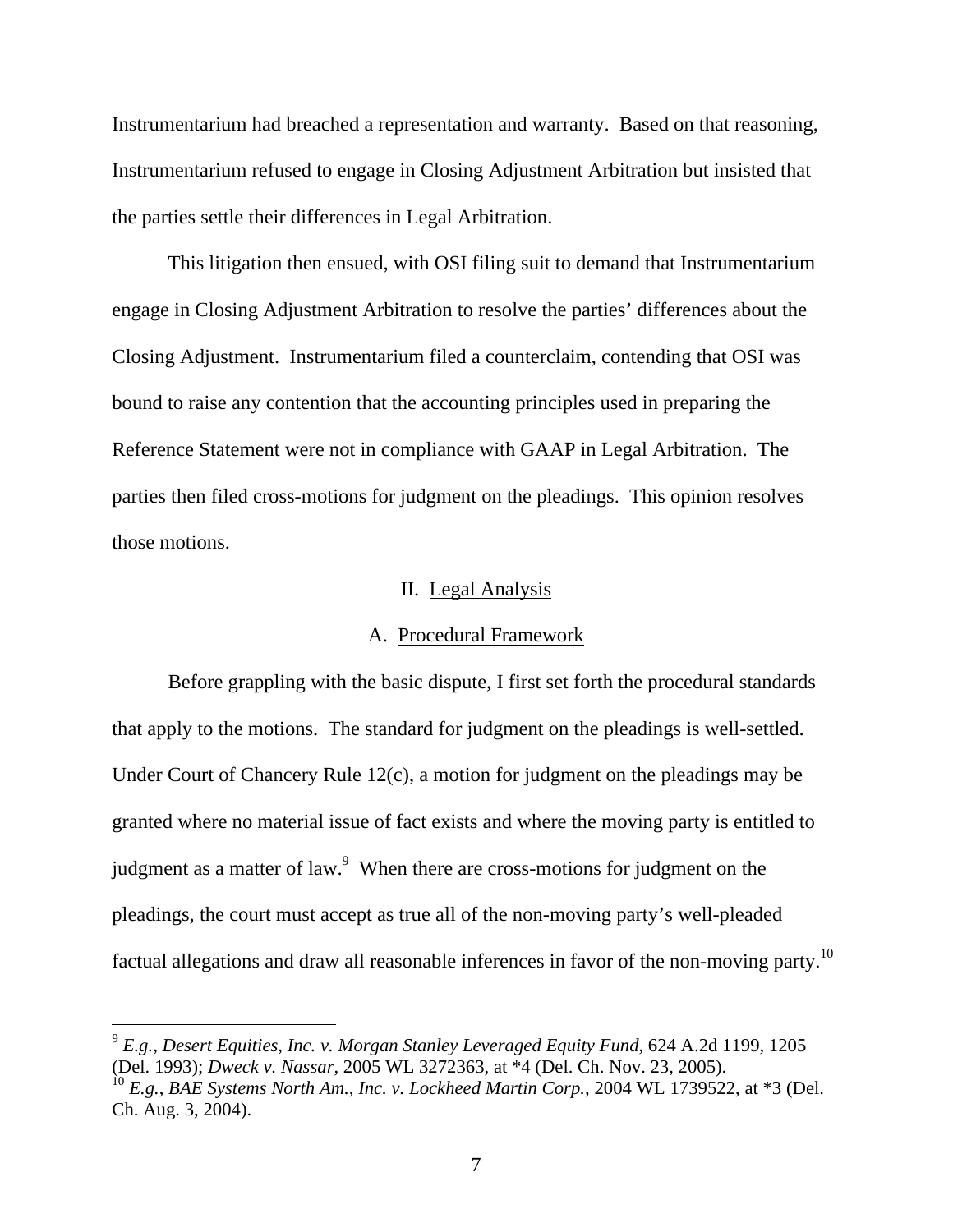The court also may consider the unambiguous terms of exhibits attached to the pleadings, including those incorporated by reference. $^{11}$ 

To begin, I must examine closely the terms of the agreements that were incorporated by reference into OSI's complaint.<sup>12</sup> Under Delaware law, the "proper interpretation of language in a contract, while analytically a question of fact, is treated as a question of law both in the trial court and on appeal, $\cdot$ <sup>13</sup> and "judgment on the pleadings" ... is a proper framework for enforcing unambiguous contracts."<sup>14</sup> Here, neither party suggests the terms of the agreements are ambiguous or that useful parol evidence exists. I agree with them that the Purchase Agreement's meaning is unambiguous when the Agreement's words are considered as a whole.<sup>15</sup>

### B. Resolution Of The Parties' Contending Arguments

OSI's argument as to why Instrumentarium must engage in Closing Adjustment Arbitration is deceptively simple. According to OSI, it is not accusing Instrumentarium of a breach of representation and warranty. It is simply arguing that the amount of Modified Working Capital that Spacelabs had as of the Closing Date must be calculated under accounting principles that comply with U.S. GAAP. To the extent that it can prove to the Independent Accounting Firm that Instrumentarium's Reference Statement of

<sup>11</sup> *E.g.*, *Rag Am. Coal Co. v. AEI Res., Inc.*, 1999 WL 1261376, at \*1, \*9 n.33 (Del. Ch. Dec. 7, 1999).

<sup>12</sup> *E.g.*, *McMillan v. Intercargo Corp.*, 768 A.2d 492, 500 (Del. Ch. 2000); *In re Lukens Inc. S'holders Litig.*, 757 A.2d 720, 727 (Del. Ch. 1999).

<sup>13</sup> *Pellaton v. Bank of New York*, 592 A.2d 473, 478 (Del. 1991) (*quoting Klair v. Reese*, 531 A.2d 219, 222 (Del. 1987)).

<sup>14</sup> *NBC Universal, Inc. v. Paxson Comm. Corp.*, 2005 WL 1038997, at \*5 (Del. Ch. Apr. 29, 2005).

<sup>15</sup> *E.g.*, *FCG Holdings Ltd. v. Teltronics, Inc.*, 2005 WL 2334357, at \*5 n.47 (Del. Ch. Sept. 14, 2005).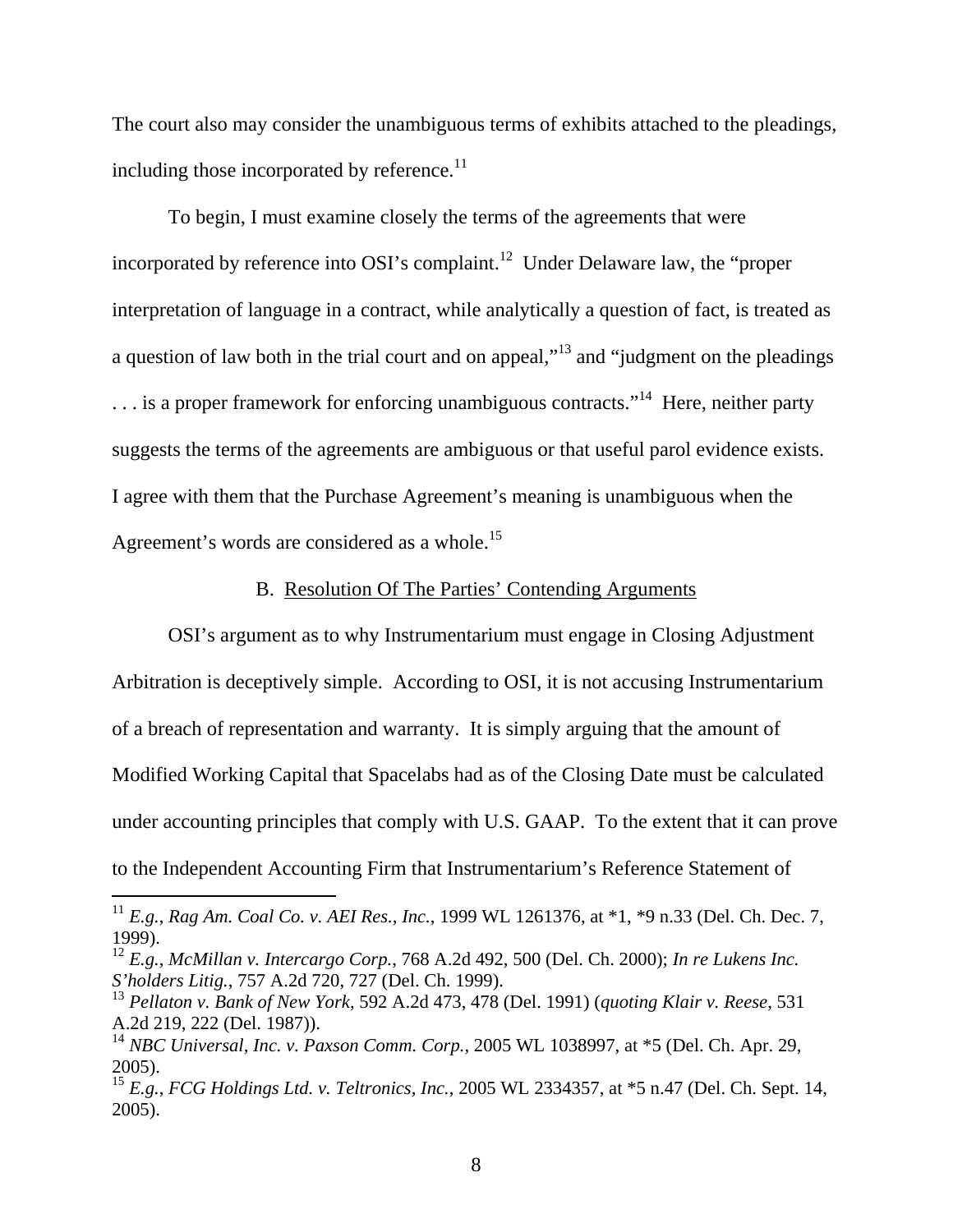Working Capital was not based on U.S. GAAP, it should be able to have the benefit of the full difference of a Closing Adjustment based on the difference between the Modified Working Capital as of the Closing Date as calculated under U.S. GAAP and the \$85.1 million sum in the Reference Statement, even though the difference will result primarily from the use of different accounting principles. For the following reasons rooted firmly in the text and structure of the Purchase Agreement, I reject that argument.

Let me begin by pointing out that the text of  $\S 2.10(c)$  does not suggest that Closing Adjustment Arbitration was intended to address issues of the scope that OSI now seeks to sweep within its ambit. By its plain terms, § 2.09(a) required OSI to prepare its Initial Modified Working Capital Statement "in accordance with the Transaction Accounting Principles applied consistently with their application in connection with the preparation of the Reference Statement of Working Capital and the Statement of Estimated Closing Modified Working Capital . . . . "<sup>16</sup> Section 2.10(c) therefore appears on its face to simply contemplate the use of an Independent Accounting Firm if there are differences of opinion about the amount of Modified Working Capital as of the Closing Date when applying the same Transaction Accounting Principles used in the Reference Statement in a consistent manner. OSI's current position involves the Independent Accounting Firm in an entirely different and more ambitious role: that of determining that the Transaction Accounting Principles used in the Reference Statement were not compliant with U.S. GAAP.

<sup>&</sup>lt;sup>16</sup> Purchase Agreement § 2.09(a).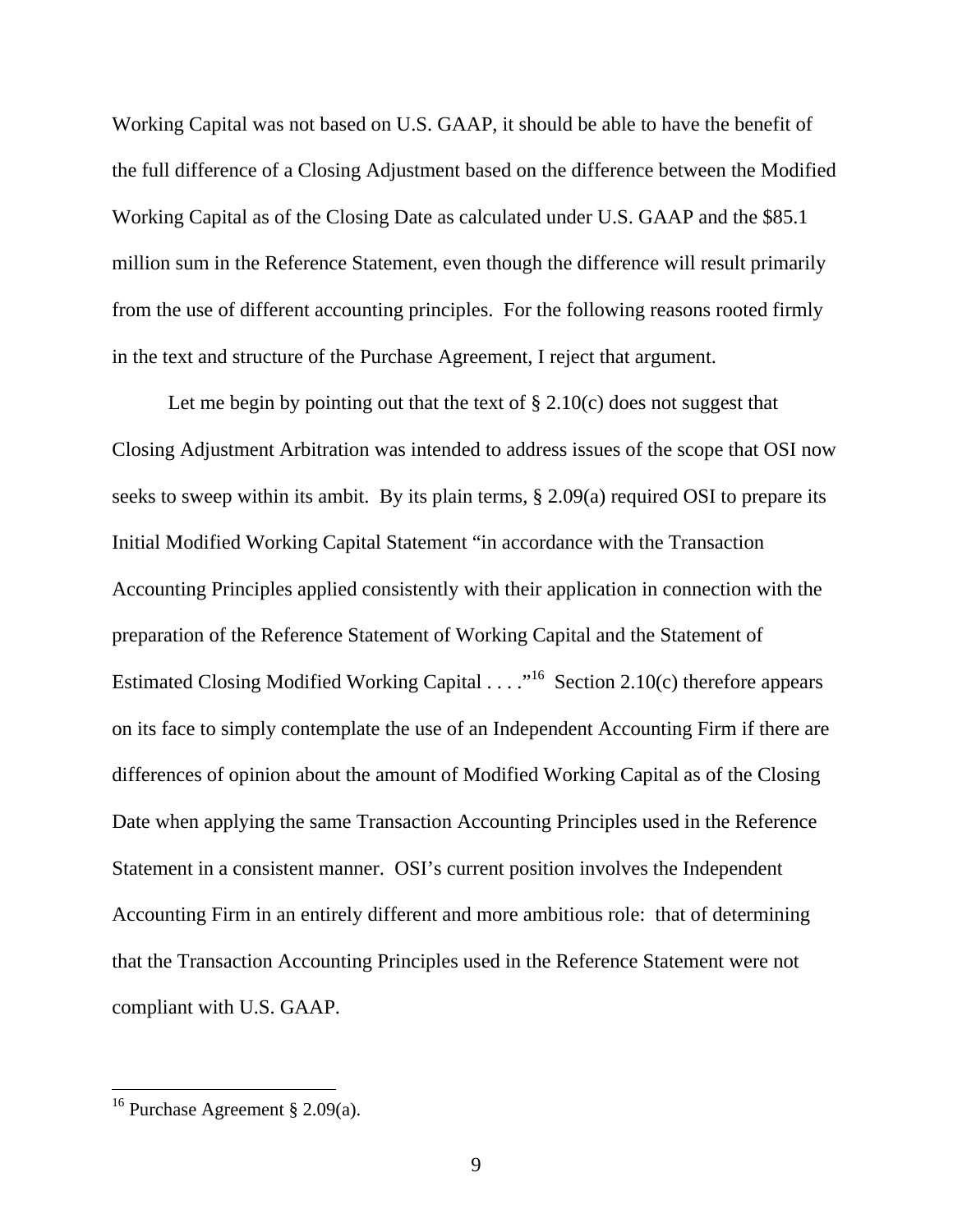OSI has a textual basis for arguing that that is proper. And it is rooted in the definition of Transaction Accounting Principles in the Purchase Agreement. That term:

... means U.S. GAAP; provided, however, that: (i) with respect to any matter as to which there is more than one principle of U.S. GAAP, Transaction Accounting Principles means the principles of U.S. GAAP applied in the preparation of the Financial Statements, (ii) Taxes shall not be taken into account in computing Working Capital and (iii) Transaction Accounting Principles shall include the accounting policies and be subject to the exceptions described in  $Exhibit B$ .<sup>17</sup>

Therefore, says OSI, if the Reference Statement was prepared on the basis of accounting principles that did not comply with GAAP, then the Reference Statement did not use Transaction Accounting Principles. If that is so, a decision by the Independent Accounting Firm to base its calculation of Modified Working Capital as of the Closing Date on different principles that are GAAP-compliant is necessary in order to make sure that the Transaction Accounting Principles — which require use of U.S. GAAP — are the basis for the Closing Adjustment.

 As we shall now see, that very argument in itself tends to demonstrate that Legal Arbitration is required. By that argument, OSI concedes that it is contending that the Reference Statement was not based on principles of accounting consistent with U.S. GAAP. It is only by concluding that that proposition is correct that the Independent Accounting Firm could accept OSI's Initial Modified Working Capital Estimate, which blatantly deviates from the accounting principles used in the preparation of the Reference Statement. But the assertion that the Reference Statement did not comply with U.S.

 $17$  Purchase Agreement Ex. A ("Definitions").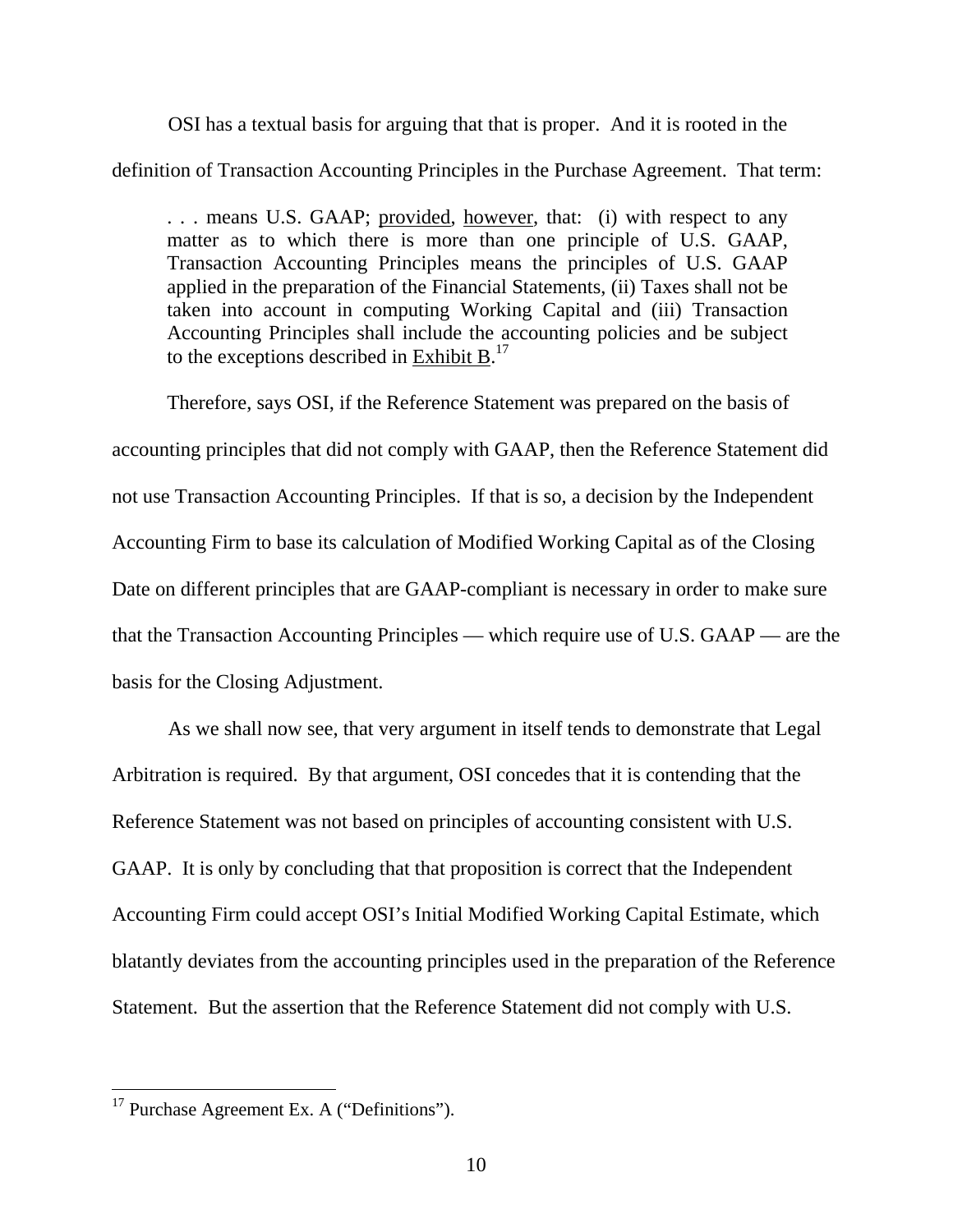GAAP is also necessarily an assertion that Instrumentarium breached a representation and warranty.

 This is made clear by the Purchase Agreement's terms. Like most acquisition agreements, the Purchase Agreement required Instrumentarium to represent and warrant that its financial statements were materially accurate and in accordance with U.S. GAAP.

That part of the Purchase Agreement states:

Section 3.06(a) of the Disclosure Schedule sets forth (i) the adjusted unaudited consolidated balance sheet of the Business at September 30, 2003 and the normalized unaudited consolidated statements of income of the Business for the years ended December 31, 2001 and 2002 and for the nine months ended September 30, 2003 (collectively, the "Financial Statements") and (ii) the unaudited Statement of Working Capital of the Business as of June 30, 2003 (the "Reference Statement of Working Capital"). The Financial Statements are true and correct in all material respects and present fairly, in all material respects, the financial condition and results of operations of the Business at their respective dates and for the periods covered by such statements in conformity with the Transaction Accounting Principles applied consistently and have been prepared in accordance with the books and records of the Sellers, which books and records have been maintained in a manner consistent with past practice  $\dots$ .<sup>18</sup>

In its papers, OSI, rather oddly, claims that § 3.06 does not constitute a representation and warranty that the Reference Statement is materially accurate and presented fairly the Modified Working Capital of Spacelabs as of June 30, 2003 in conformity with the Transaction Accounting Principles. It bases this assertion on the definition of Financial Statements in subsection (i) of the first sentence of § 3.06(a) and its failure to include the Reference Statement as a Financial Statement whose material accuracy and conformity with Transaction Accounting Principles is covered by the second sentence of § 3.06(a).

 $\overline{a}$ <sup>18</sup> Purchase Agreement § 3.06(a).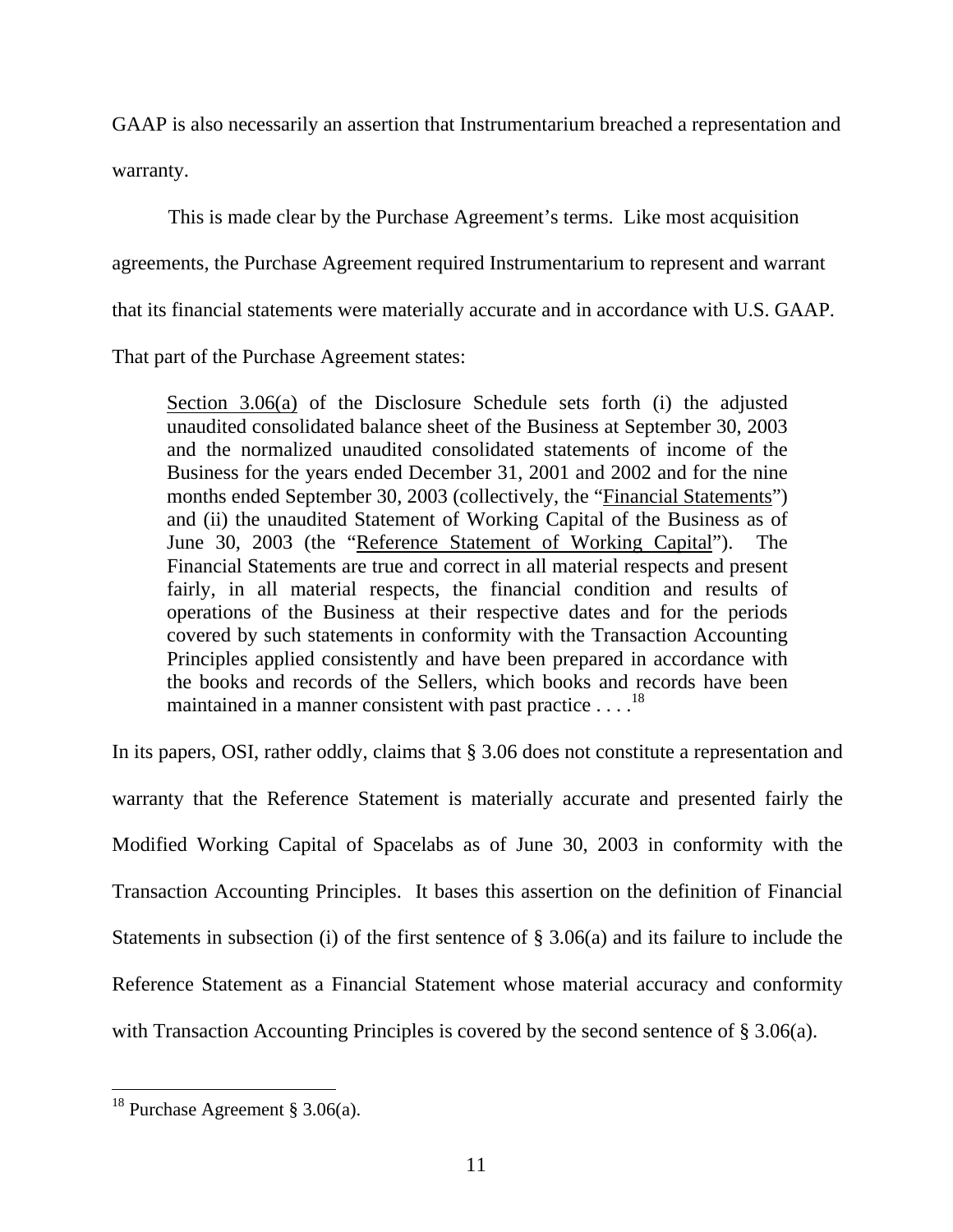That infelicity does not create ambiguity that aids OSI, however. By OSI's own admission, Spacelabs's Working Capital was a material consideration of the parties in determining the price that was to be paid by OSI to buy it. Moreover, the Reference Statement itself played an important role in the final calculation of the Purchase Price, as it was a factor in the Closing Adjustment Formula. Thus, it would be odd to think that Instrumentarium would be permitted to get away with not warranting the material accuracy and GAAP-compliance of the Reference Statement.

 Fortunately, the Purchase Agreement itself clears up any lack of clarity that an isolated reading of § 3.06 might appear to create.<sup>19</sup> Section 11.01 of the Agreement addresses the survival of representations, warranties, covenants and agreements beyond Closing. That section explicitly states that the "representations and warranties made in Section 3.06(a)(ii) shall survive the Closing until the date on which the Final Modified Working Capital Statement becomes such . . . ." Section 3.06(a)(ii) is, of course, the subsection of sentence one of § 3.06 that deals with the Reference Statement. Therefore, § 11.01 makes clear that OSI bargained to have the Reference Statement's material accuracy and compliance with GAAP represented and warranted.

<sup>19</sup> *See First Olefins Ltd. P'ship v. Am. Olefins, Inc.*, 1996 WL 209719, at \*7 (Del. Ch. Mar. 1, 1996) ("Complex commercial contracts are best interpreted not by focusing on a single clause, but by considering the parties' language in the context of their entire agreement . . . ."); *FGC Holdings*, 2005 WL 2334357, at \*5 ("A court must interpret contractual provisions in a way that gives effect to every term of the instrument, and that, if possible, reconciles all of the provisions of the instrument when read as a whole.").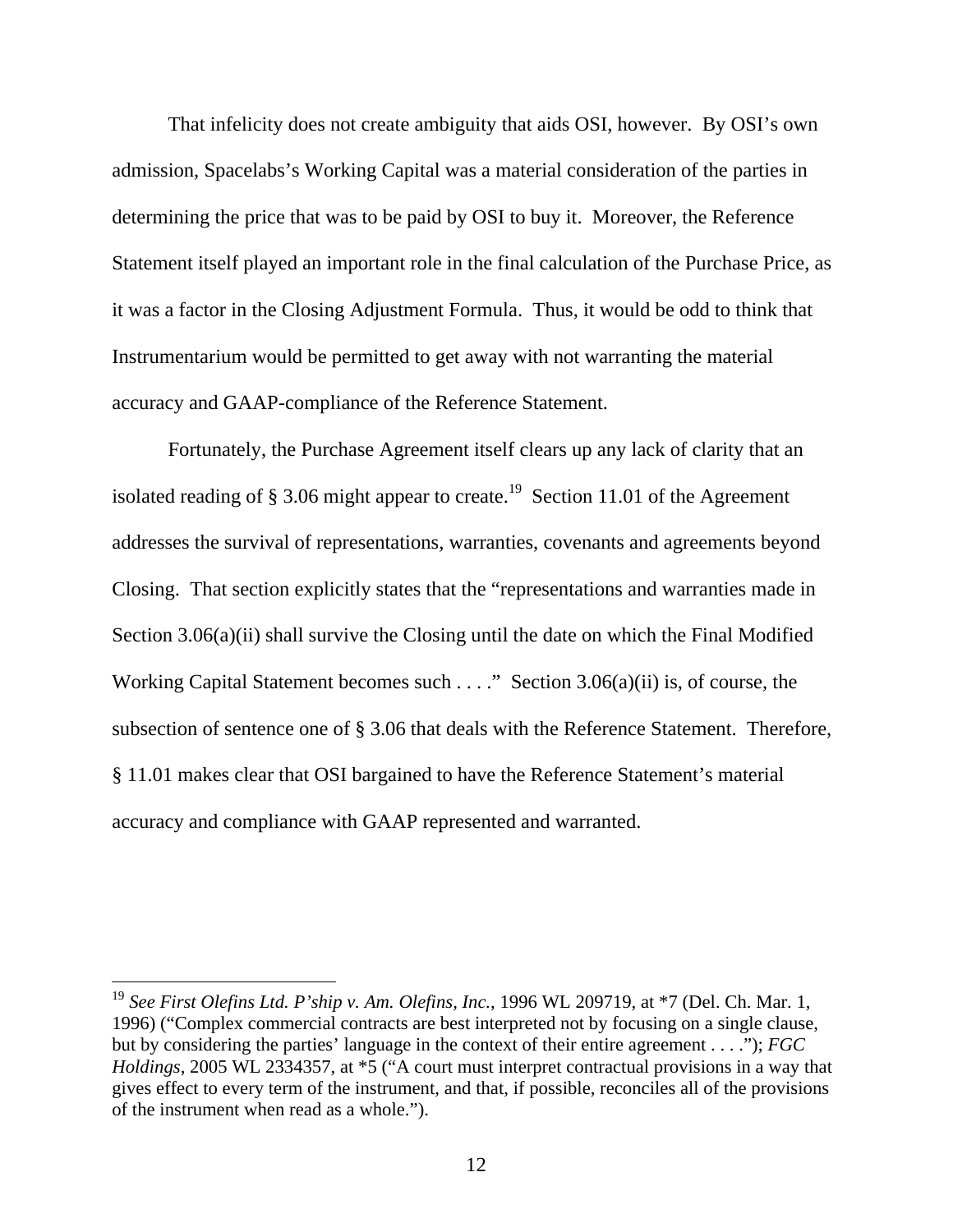The Purchase Agreement contains other text that also cuts against OSI's attempt to

isolate the Reference Statement from the Financial Statements. In an annex, further detail

on the meaning of Transaction Accounting Principles was provided that states:

The Financial Statements and the Reference Statement of Working Capital present the operations of the Business as conducted by the Business Subsidiaries and the Asset Sellers.

# Basis of Presentation and Use of Estimates

The Financial Statements and the Reference Statement of Working Capital are derived from the financial statements prepared by Instrumentarium and Spacelabs.

The preparation of the Financial Statements is in accordance with U.S. GAAP except as noted in the sections titled "Excluded Items" and "Other Items." The preparation of Financial Statements in conformity with U.S. GAAP requires management to make estimates and assumptions that affect reported amounts and related disclosures. Actual results could differ from those estimates.

The following accounting policies were applied in preparation of the Financial Statements. The Reference Statement of Working Capital is derived from the Financial Statements<sup>20</sup>

The annex makes clear that the Reference Statement was based on the Financial

Statements and prepared in accordance with the same Transaction Accounting Principles.

Therefore, to the extent that OSI is contending that the Reference Statement was

materially inaccurate because it was premised on accounting principles that do not

comply with GAAP, it is also simultaneously arguing that the Financial Statements also

violated GAAP, and that Instrumentarium breached § 3.06(a). This also is demonstrated

by the fact that the Reference Statement quantifying Spacelabs's Modified Working

 $20$  OSI App. Ex. D.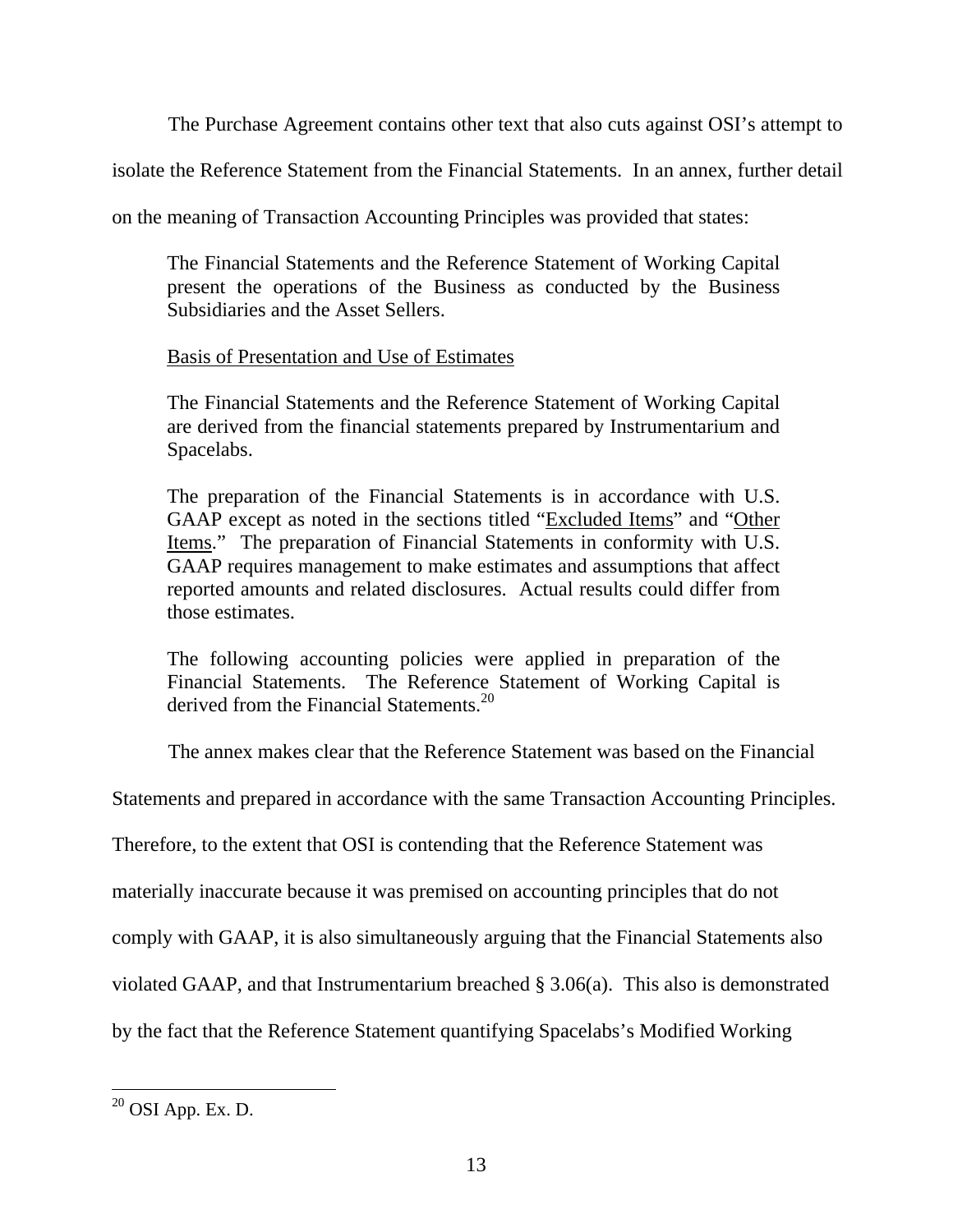Capital as of June 30, 2003 was derived from the Financial Statements. The warranted Financial Statements included both the ones that pre-dated June 30, 2003 but also Spacelabs's Financial Statements ending on September 30, 2003, which was warranted to be materially accurate and GAAP-compliant "at their respective dates and for the periods covered by such statements."<sup>21</sup> June 30, 2003 is within the period covered by the Financial Statements ending on September 30, 2003, and OSI clearly alleges that the accounting principles used in that Statement were not GAAP-compliant.

 These realities — the narrow focus of the Adjustment Closing Arbitration process and OSI's decision to base its claim for a drastic Closing Adjustment on an argument that Instrumentarium breached its representations and warranties under § 3.06 — have even more impact when they combine with another reality — the fact that a ruling for OSI would undermine the limitations on liability and the core dispute resolution mechanism contained in the Purchase Agreement. I turn to that reality now.

 As is the case with many acquisition agreements, the Purchase Agreement contains complex provisions addressing the method by and extent to which OSI could obtain relief if Instrumentarium breached representations and warranties contained in the Purchase Agreement. In simple terms, the Purchase Agreement includes such claims under the broader heading of "Indemnification."<sup>22</sup> For present purposes, it suffices to

<sup>&</sup>lt;sup>21</sup> Purchase Agreement § 3.06(a).

<sup>&</sup>lt;sup>22</sup> As our Supreme Court has explained in the context of considering the scope of arbitration clauses, "When parties to an agreement decide that they will submit their claims to arbitration, Delaware courts strive to honor the reasonable expectations of the parties . . . [A]rbitration is a mechanism of dispute resolution created by contract . . . The policy that favors alternate dispute resolution mechanisms . . . does not trump basic principles of contract interpretation." *Parfi*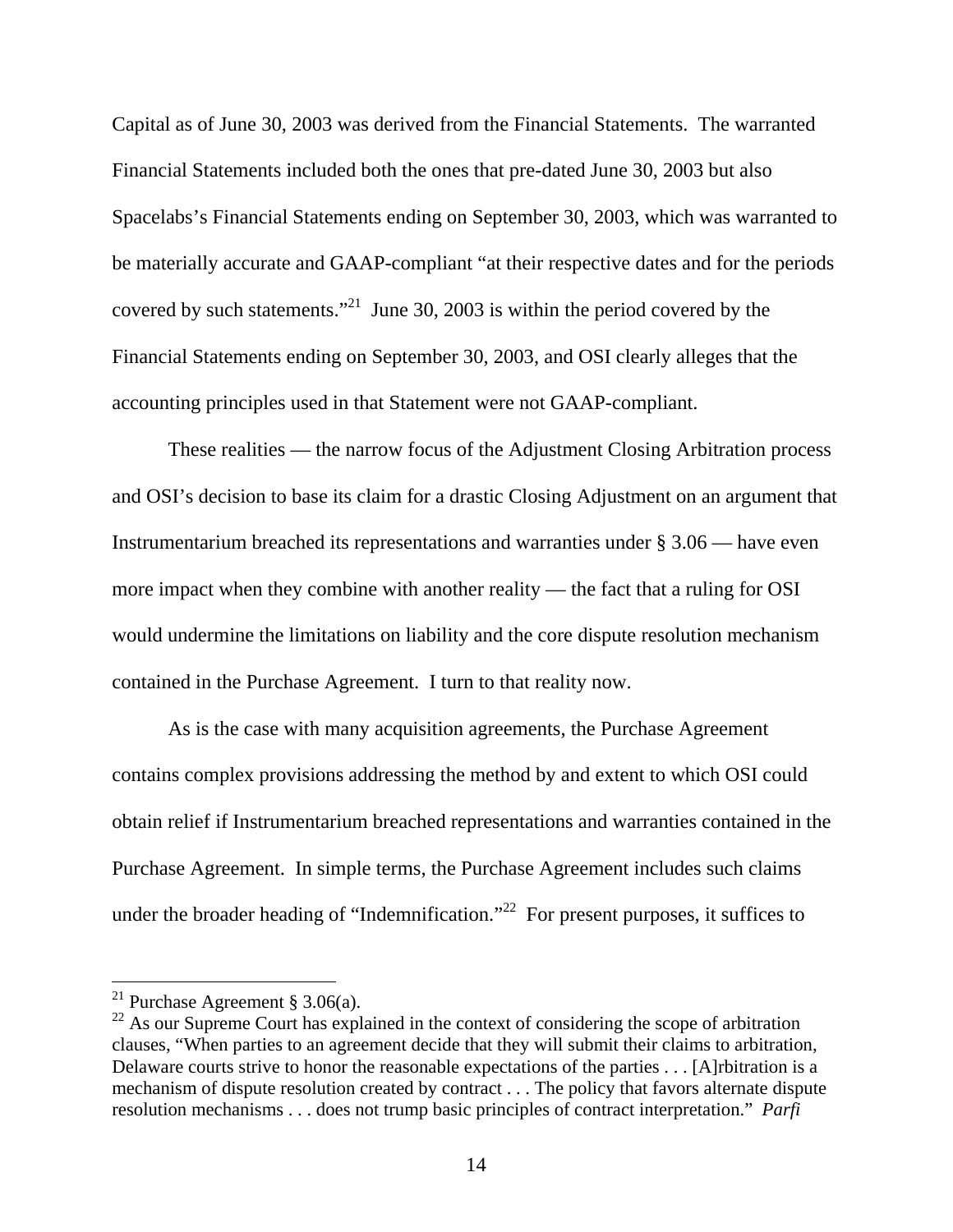note that the Purchase Agreement limits OSI to receiving damages of no more than 25% of the Purchase Price for a breach of representation and warranty claim.<sup>23</sup> That cap does not apply if OSI can prove that the breach resulted from fraud, willful misrepresentation or willful misconduct on the part of Instrumentarium.<sup>24</sup> Claims for Indemnification must be resolved through what I have called "Legal Arbitration," and not under the Closing Adjustment Arbitration Process set out in § 2.10(c). Rather, an Indemnification claim is to "be finally settled by binding arbitration in Wilmington, Delaware, administered by the CPR Institute for Dispute Resolution under its commercial Arbitration Rules then in effect, as amended by this Agreement."<sup>25</sup>

 As Instrumentarium points out, OSI is seeking a Closing Adjustment that will reduce the purchase price from the \$46.641 million paid at Closing to less than \$21.294 million, a reduction of approximately 54%. The way that OSI seeks to obtain that drastic reduction is by funneling its contention that Instrumentarium's Financial Statements and Reference Statement were materially misleading and violative of GAAP into the narrower Closing Adjustment Arbitration Process. OSI would have the Independent Accounting Firm apply accounting principles that are inconsistent with the Reference Statement, even though § 2.06(c) requires accounting principles consistent with the Reference Statement to be used in the Closing Adjustment Process. As I read the

*Holding AB v. Mirror Image Internet, Inc.*, 817 A.2d 149, 155-56 (Del. 2002). This holds equally true when sophisticated parties decide on a scheme of dispute resolution that directs certain claims to one type of arbitration and other claims to a second type of arbitration.

<sup>&</sup>lt;sup>23</sup> Purchase Agreement §  $10.01(c)$ .

 $^{24}$  *Id.* at § 10.01(d).

<sup>&</sup>lt;sup>25</sup> Purchase Agreement § 11.11.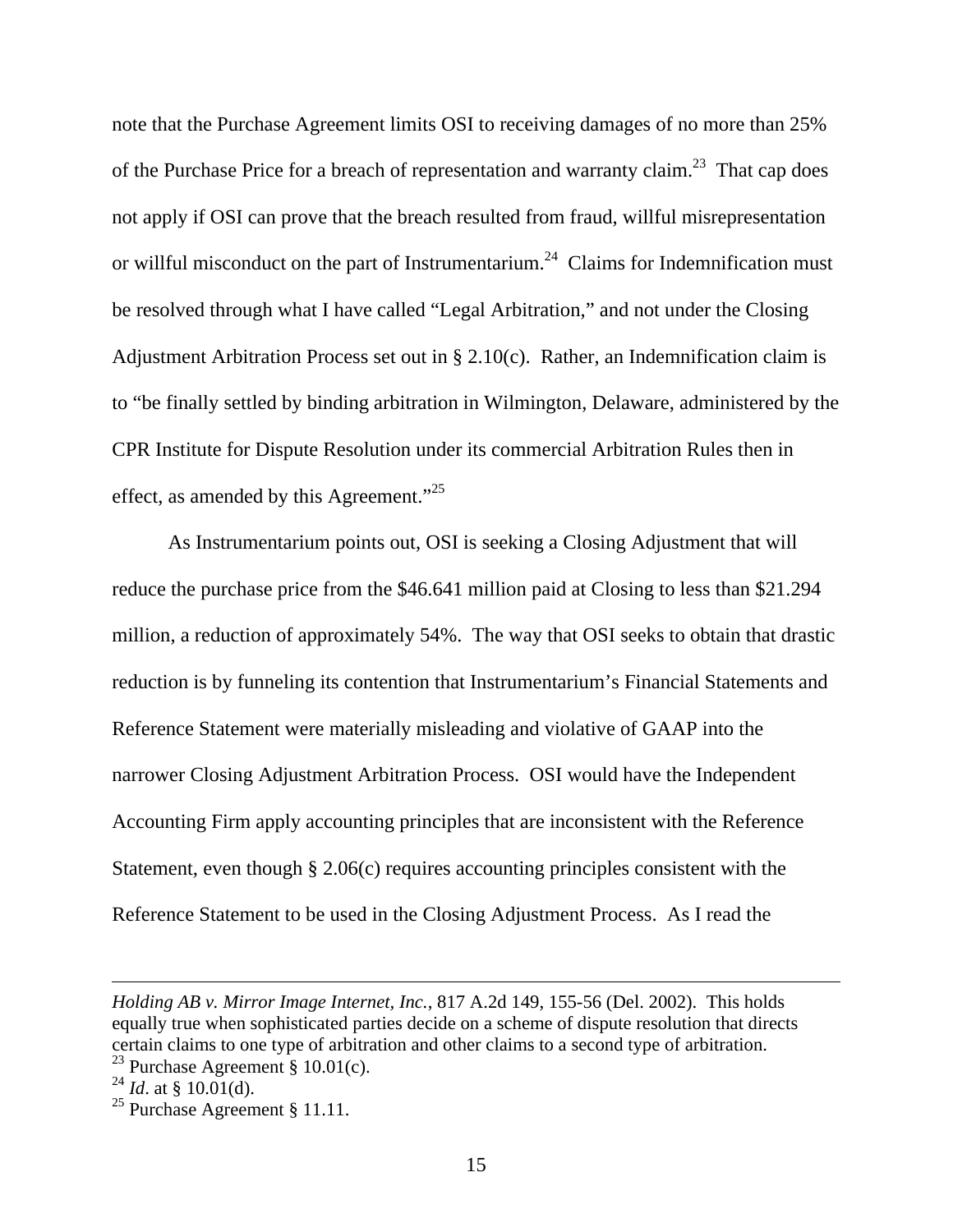Purchase Agreement, OSI may not do this.<sup>26</sup> Although it is correct that the term "Purchase Price" against which the 25% Indemnity Claim cap is measured is defined by a formula that includes the Closing Adjustment, a fair reading of the Purchase Agreement mandates the conclusion that OSI is seeking to end-run the contractual Indemnification process.

 If OSI wishes to claim that the Reference Statement was not materially accurate because it was not based on GAAP-compliant accounting principles, it must prove that claim in a Legal Arbitration because that was the process the parties agreed would govern claims for breach of representations and warranties.<sup>27</sup> OSI cannot bypass the contractual Indemnification process, ignore the contractual requirement to prepare its Initial Modified Working Capital Statement using accounting principles consistent with those used in the Reference Statement, and then seek a gigantic Closing Adjustment by

<sup>26</sup> In *Westmoreland Coal Co. v. Entech, Inc*., the New York Court of Appeals highlighted the importance of consistent application of accounting principles noting "[w]hat is most important is that, when preparing financial statements intended to be used for comparative purposes, the methodology be consistently applied . . . emphasis on consistent treatment can only reflect a purpose to flag changes in value occurring . . . [between] [] the date of acquisition pricing [] and the closing date." 794 N.E.2d 667, 671 (N.Y. 2003). In that case, the Court considered a contract similar to the Purchase Agreement in that purchase price adjustments were required to take into account changes in various figures, including working capital. *Id.* at 668.The purchaser complained that a particular closing statement necessary to make a purchase price adjustment did not comply with GAAP and therefore was a breach of the seller's representation and warranty that certain interim financial statements were prepared in compliance with U.S. GAAP. *Id.* The purchase agreement between the parties provided that the exclusive remedy for breach of a representation and warranty was an action at law as provided for by the purchase agreement's indemnification provisions. The purchaser maintained that arbitration before an accountant was required under the agreement's valuation provisions. *Id.* at 669. The Court held that the purchaser was not entitled to submit the dispute to an accountant for arbitration because litigation was the dispute resolution mechanism the parties had bargained for in the event of breach of a representation or warranty. *Id.* at 671.<sup>27</sup> *See Westmoreland*, 794 N.E.2d at 671.